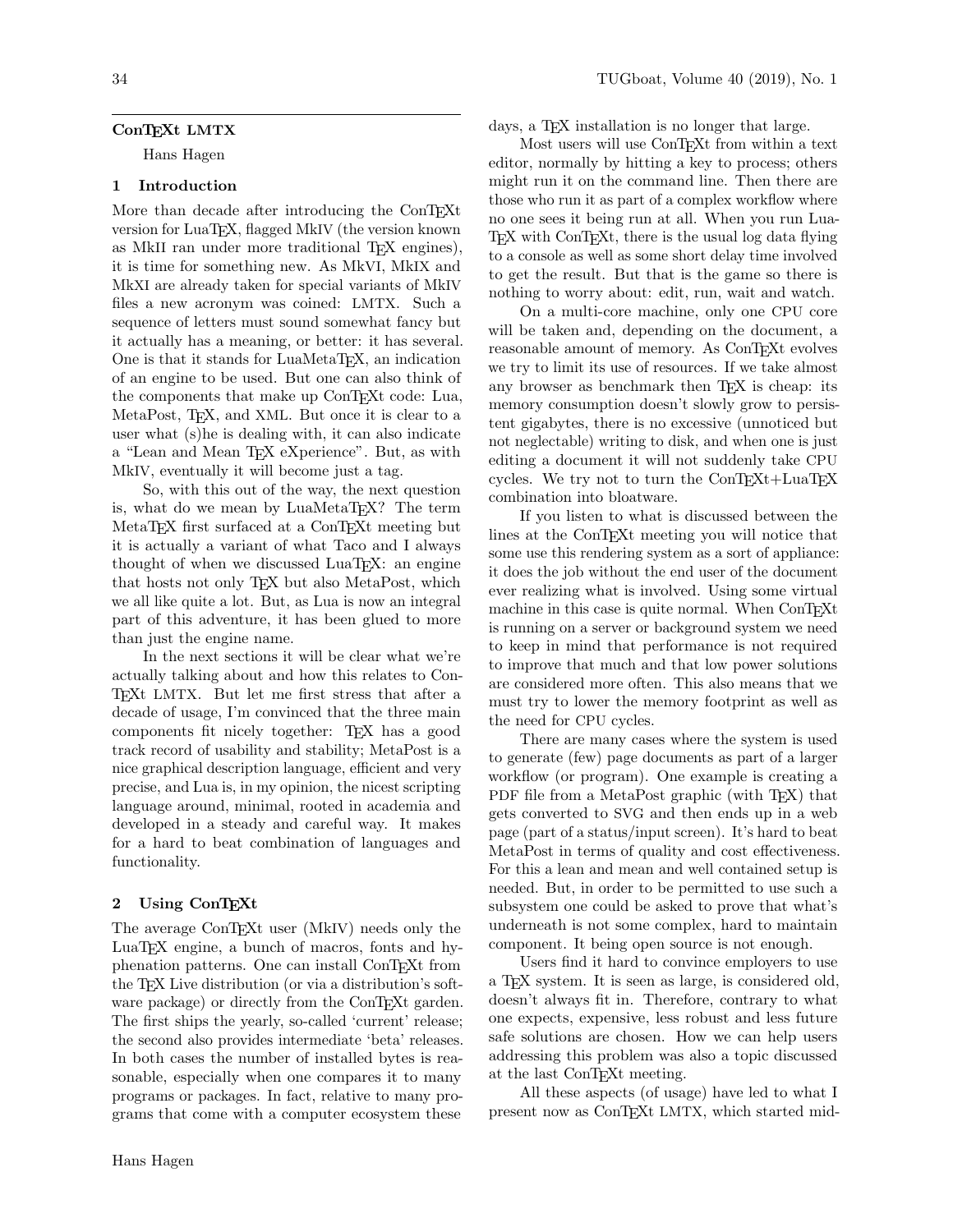2018 and is expected to be stable mid-2019, after a year of intense experimenting and development. This is in time for the 2019 ConTEXt meeting where we can pick up discussions about how to make sure TEX is a valid candidate for rendering (so far as that is still needed in the browser dominated arena).

## 3 Packaging ConT<sub>E</sub>Xt

We have now arrived at a brief summary of what Con-TEXt LMTX actually is, but let's stress that for the average user it is what they already have: ConTEXt MkIV using LuaTEX. In fact, we will continue to ship what has been there for years alongside LMTX so that users can test and we can fix bugs. Some parts of the code base already have LMTX specific branches but so far (most) users never enter these.

■ We use a lean and mean engine: LuaMetaTFX identifying itself as LuaTEX 2.0 (we count from there). The binary is some mere 3 MB which is much smaller than stock  $LuaT_{E}X$ .<sup>[1](#page-1-0)</sup> The size matters because the engine is also a Lua processor and used as such.

■ The LuaMetaTEX code base is also relatively small and is now part of the ConT<sub>EX</sub>t distribution. This means that when one downloads the archive or installs ConTEXt, the source is included! One gets the whole package. The 12 MB source tree compresses to around 2 MB. [2](#page-1-1)

If needed the user can compile the program. The build is relatively simple with essentially no dependencies, very few requirements, and all files that are needed are included. The average user will not compile but it adds to the idea that the user is independent and that, when ConTEXt is used as a component, all batteries are included.[3](#page-1-2) With the sources in the distribution, users on non-standard systems can easily bootstrap a working system.

Where LuaT<sub>EX</sub> depends on a few external libraries, LuaMetaTEX goes with the absolute minimum as it is what the name says: a core T<sub>E</sub>X engine, the MetaPost machinery, and Lua.[4](#page-1-3) The few libraries that we ship are part of the source tree and their interfaces are unlikely to change.

■ There is just one program: LuaMetaTEX. We use Lua 5.4 and no longer need LuaJIT as it lags behind and has no real significant performance advantages. There are no extra binaries needed, as this one program also serves as a stub. The first experiences have demonstrated that Lua 5.4 is somewhat faster than its predecessors. We plan to use the more efficient generational garbage collector once it becomes stable.

 $\blacksquare$  When it comes to installing ConTEXt, the engine is also the installer. Instead of using rsync we use http. An initial install can take a little time, but updates much less. Once the installer is unzipped there are no dependencies on any other programs. The small size of the binary facilitates such usage.

The installation only has the files needed for MkIV. Of course there is still the archive with everything, but there is no need to install MkII files and resources when only LuaMetaT<sub>F</sub>X is used. At some point the installer will allow the installation of both MkII and MkIV.

■ The MkIV codebase is aware of the engine and triggers LMTX mode accordingly. It will use (a few) different files when it runs on top of LuaT<sub>EX</sub> or LuaMetaT<sub>E</sub>X. There might be a point in time when we make a more rigorous split.

#### 4 Fundamental changes

A user now thinking "So what?" deserves some more explanation about what has been changed under the hood. Part of the answer relates to the shrunken binary. How that happened is discussed in a document that kept track of the process and decisions but probably is only of interest for a few. A short summary follows.

At some point last year I realized that I was coming up with solutions where LuaT<sub>EX</sub> was actually working a bit against me. One reason for that is that we had to become stable at some point and could not change it fundamentally any longer. The main reason for that was that other macro packages are also using it: even a trivial change (say in the log) can spam your mailbox with complaints. At the same time it started annoying me that we had to carry around quite a bit of code that ConT<sub>E</sub>Xt doesn't need or use at all. In addition to that, there were some dependencies on foreign code that resulted in occasional (enforced) updates of the rather complex source tree and build structure. The switch to a new PDF introspection library had demonstrated that dependencies could simply be made much less troublesome. But, as TEX is basically just juggling bytes I wondered if it could be done even better (hint: in Lua).

Already a while ago ConT<sub>EX</sub>t started using its own OpenType font loader, written in Lua instead of the one derived from FontForge. But actually that built-in loader code was the last to go as bits and

<span id="page-1-0"></span> $1$  Of course we still pay attention to LuaT<sub>E</sub>X, but there we have more or less frozen the feature set in order to make it a future-safe engine.

<span id="page-1-2"></span><span id="page-1-1"></span> $2$  This will be at the formal release at the 2019 meeting.

<sup>3</sup> For now, I directly handle the Windows and Linux binaries and Alan Braslau takes care of the OSX and FreeBSD binaries. We have decided on providing 64 bit binaries on these systems that we actively use and in the future they will be generated on the compile farm.

<span id="page-1-3"></span><sup>&</sup>lt;sup>4</sup> The only shared libraries that are referenced are libc, libm, and libdl.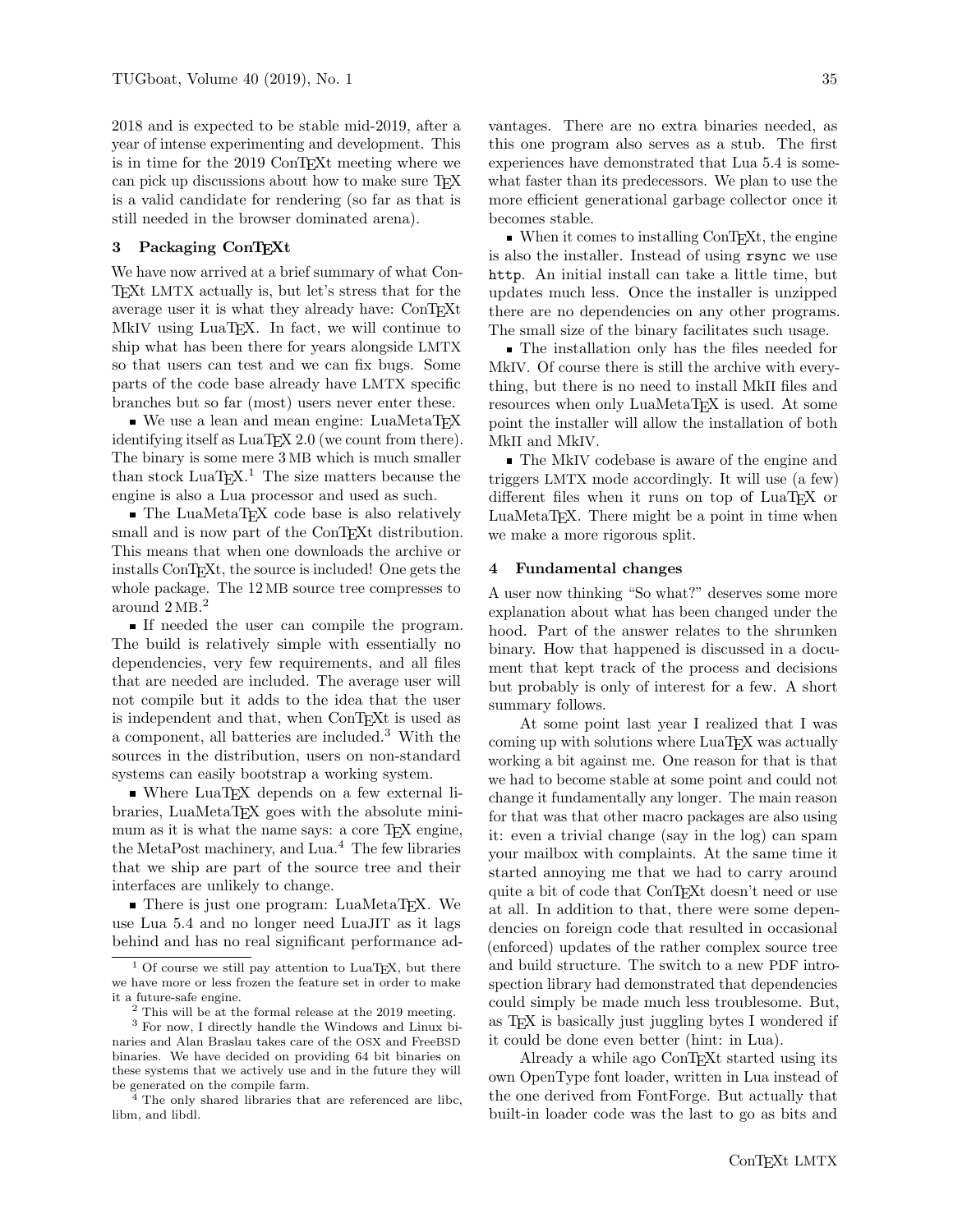pieces were still hooked into the different parts of the code base, for instance in the PDF backend.<sup>[5](#page-2-0)</sup>

So, the first thing to get rid of was image inclusion library code. Much of the inclusion was already under strict ConT<sub>E</sub>X<sub>t</sub> control anyway. Of course we still can include images but ConTEXt does it entirely under Lua.[6](#page-2-1)

Next to go was font embedding. In ConTEXt we already did most of that in Lua, so this kick-out was not that dramatic. As a natural followup, generating the page stream was also delegated to Lua. For the record: in all these stages I had a hybrid code base, meaning that I could continue to do the same in LuaTEX. Only at some point the diversion was too large for comfort, and I switched to dedicated code for each engine. Also, the regular ConT<sub>EXt</sub> code had to keep working so every (even temporary) change had to be done very carefully.

Once the built-in backend was reduced that way, I decided to ship out the whole page via Lua. Keep in mind that in ConTEXt MkIV we always only needed part of the backend: we never depended on any of the extensions supported by the engine and did most PDF-specific features differently already. But for macros using these extensions, it's one of the components that for sure will suffer in performance from being written in Lua instead of C code.

We now no longer had any need for the code in the built-in font loader: we didn't use the loading code but the backend still had used some of its magic for inclusion. So, out went the loader. When I realized that TEX needs only a little information to support what we call base mode, I decided that we could also replace the TFM loader by a Lua loader. We already had to deal with virtual fonts in the new backend code anyway. So, basically most font related code is now gone: only a little is passed to the engine now, that which is needed to do the typesetting.

With the backend reduced to a minimum, it was then a small step to removing it altogether. I didn't feel too guilty about this because officially T<sub>EX</sub> has no backend: it's an extension. So, the img and pdf libraries are also gone. With the whole PDF file now generated directly by ConTEXt it was time to deal with extensions. Stepwise these were removed too. In the end we only had a generic so-called 'whatsit' left. The impact on the ConT<sub>EXt</sub> code is actually not that large: the biggest complication is that we need

to support both stock LuaT<sub>EX</sub> and LuaMetaT<sub>EX</sub>, so figuring out a way to do that (stepwise as we had a transition) took a while. When doing something like this one should not be afraid to write temporary code and later take it out.[7](#page-2-2)

I used these opportunities to improve the readability of the uncompressed PDF output a bit (some was already done in LuaT<sub>E</sub>X). It must be noted that the final virtual font handling happens in the backend (T<sub>EX</sub> only cares about dimensions) so this can open up a whole new world of possibilities. In principle the produced code can be made a bit more efficient. I must admit that I always treated much of the font code in the backend as a black box. Reverse engineering such code is not my forte (and no fun either) so I tend to just figure it out myself using the formal specifications. That is also more fun.

I didn't mention yet that parallel to this process some more cleanup happened. All code files were touched; where possible, header files were introduced. And every (even small) step was tested by processing documents. In some places the code could be made more efficient because we had less interwoven code as a side effect of removing the backend font and image related code. I also cleaned up a bit of the Lua interface and more might happen there. Some libraries lost features due to the conceptual changes. Also, libraries like slunicode were removed as we never truly needed them. In ConTEXt we already used adapted and optimized socket interfaces so we also no longer preload the old ones that come with the socket libraries. There are lots of such details, which is why it took many months to reach this state.

There are fewer command line options and the startup is somewhat streamlined. As in ConTEXt we already are (mostly) kpse compatible but entirely in Lua, as that library was removed too. This affected quite a bit of code, however, because the backend is outsourced, also a lot of file handling! Basically only TEX and Lua files are now seen by the frontend. And dealing with system calls was already done in Lua. We don't need much on top of what we accumulated in Lua for over a decade.

One can wonder if we're still talking TEX and the answer (at least for me) is yes we are. Original TEX has only a DVI backend and DVI is nothing more than a simple page description (I can cook up one if I need to). One needs an external program to produce something useful from DVI. Sure, pdfT<sub>E</sub>X grew to add a PDF backend but that again is an extension, and although LuaT<sub>EX</sub> separates the code better than

<span id="page-2-0"></span><sup>5</sup> Already some time ago I have made sure that this part is not ever used by ConTEXt, which made me confident that at some point the entire library could be removed.

<span id="page-2-1"></span><sup>6</sup> We still keep the PDF introspection library available as it has some advantages over using Lua, but I have developed a somewhat limited Lua alternative to play with; maybe a possible future variant.

<span id="page-2-2"></span><sup>7</sup> At some point I will add a DVI backend, just for good old times.